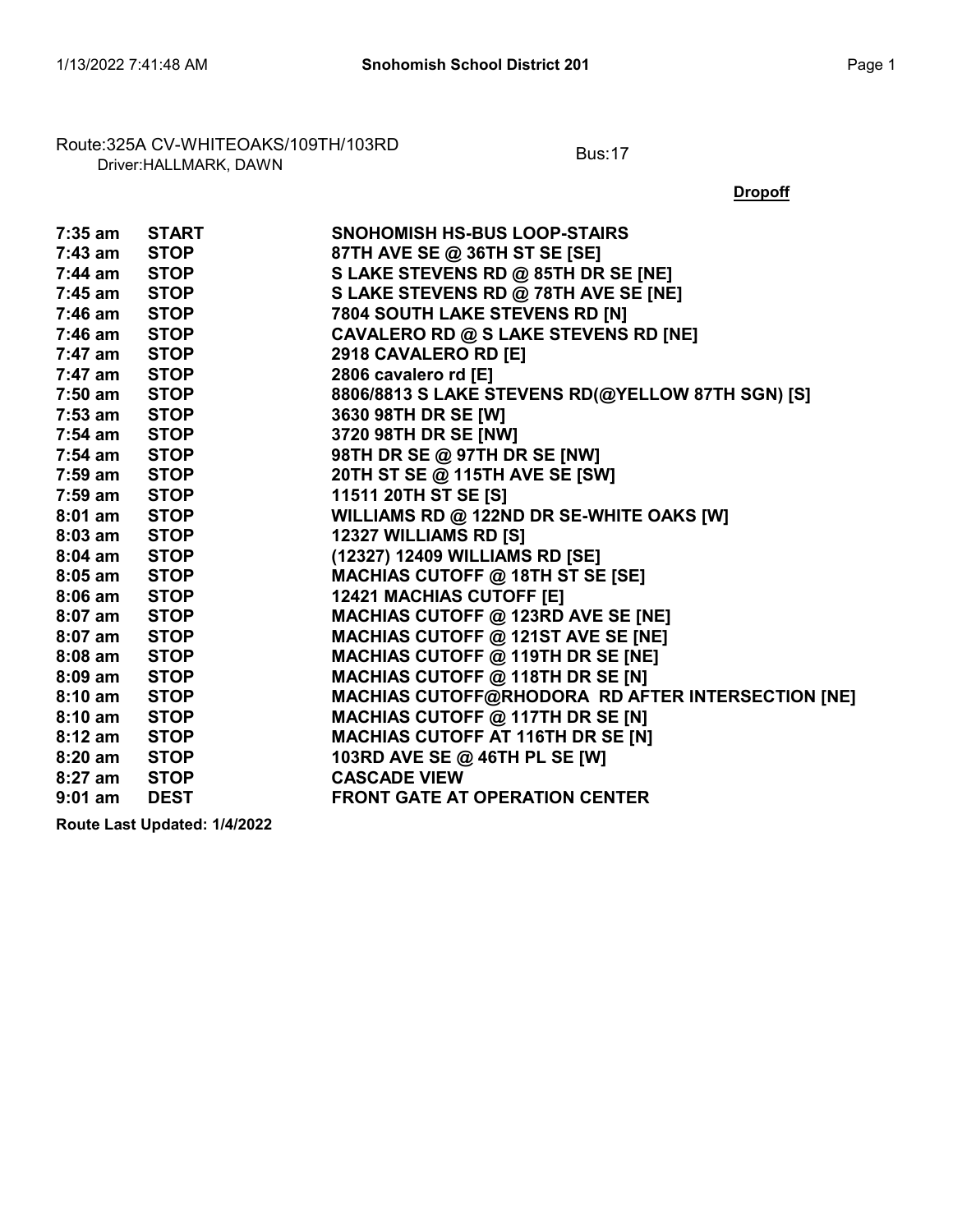## Route:316A CV-139TH/MA RDG/BRK SIDE<br>Driver:POST, DEBRA

**Dropoff** 

| 7:38 am START |                       | <b>SNOHOMISH HS-BUS LOOP-STAIRS</b>             |
|---------------|-----------------------|-------------------------------------------------|
| 7:45 am       | STOP                  | 12210/12220/12230 DUBUQUE RD [SW]               |
|               |                       | <b>ACROSS FROM SAND &amp; GRAVEL</b>            |
| 7:46 am       | STOP                  | DUBUQUE RD @ 38TH ST SE [W]                     |
| 7:49 am       | <b>STOP</b>           | DUBUQUE RD @ 131ST AVE SE [SW]                  |
| $7:50$ am     | STOP                  | <b>13521 DUBUQUE RD [S]</b>                     |
| $7:53$ am     | <b>STOP Example 2</b> | 144TH DR SE @ BROOKSIDE PL [W]                  |
| $7:55$ am     | <b>STOP</b>           | 4630 144TH DR SE [E]                            |
| $7:56$ am     | <b>STOP</b>           | 44TH ST SE @ 143RD AVE SE [NE]                  |
| 7:57 am       | <b>STOP Example 2</b> | 14011 44TH ST SE [N]                            |
|               | 7:58 am STOP          | 4419 139TH AVE SE [W]                           |
| $7:58$ am     | <b>STOP</b>           | 4511 139TH AVE SE [W]                           |
| $8:01$ am     | STOP                  | 6300/6232 139TH AVE SEBY BUS SHED [W]           |
| $8:01$ am     | <b>STOP Example 2</b> | 6209/6227/6307/6315 139TH AVE SE [W]            |
| $8:02$ am     | <b>STOP</b>           | 6606 139TH AVE SE [W]                           |
| $8:08$ am     | <b>STOP</b>           | 4717 OLD MACHIAS RD [NW]                        |
| 8:09 am       | <b>STOP Example 2</b> | OLD MACHIAS RD @ 52ND ST SE-EMERALD FOREST [NW] |
|               | 8:13 am STOP          | BUNK FOSS RD @ 109TH AVE SE [NE]                |
| $8:18$ am     | <b>STOP</b>           | LAKE AVE @ LAKE MOUNT DR [SE]                   |
| $8:19$ am     | <b>STOP</b>           | LAKE AVE @ LAKE PL [SW]                         |
| 8:21 am       | <b>STOP</b>           | LAKE AVE @ 26TH ST [SE]                         |
| 8:22 am       | <b>STOP</b>           | 2623/2627 LAKE AVE [SE]                         |
| $8:22$ am     | <b>STOP</b>           | <b>2809 LAKE AVE [E]</b>                        |
| $8:24$ am     | <b>STOP Example 2</b> | 5431 99TH AVE SE [E]                            |
| $8:24$ am     | <b>STOP Example 2</b> | 99TH AVE SE @ 52ND ST SE [SE]                   |
| $8:26$ am     | <b>STOP</b>           | 10109/10105 56TH ST. SE [S]                     |
| $8:27$ am     | <b>STOP</b>           | 10210 56TH ST SE [S]                            |
| 8:29 am       | STOP                  | <b>CASCADE VIEW</b>                             |
| $8:45$ am     | <b>DEST</b>           | <b>FRONT GATE AT OPERATION CENTER</b>           |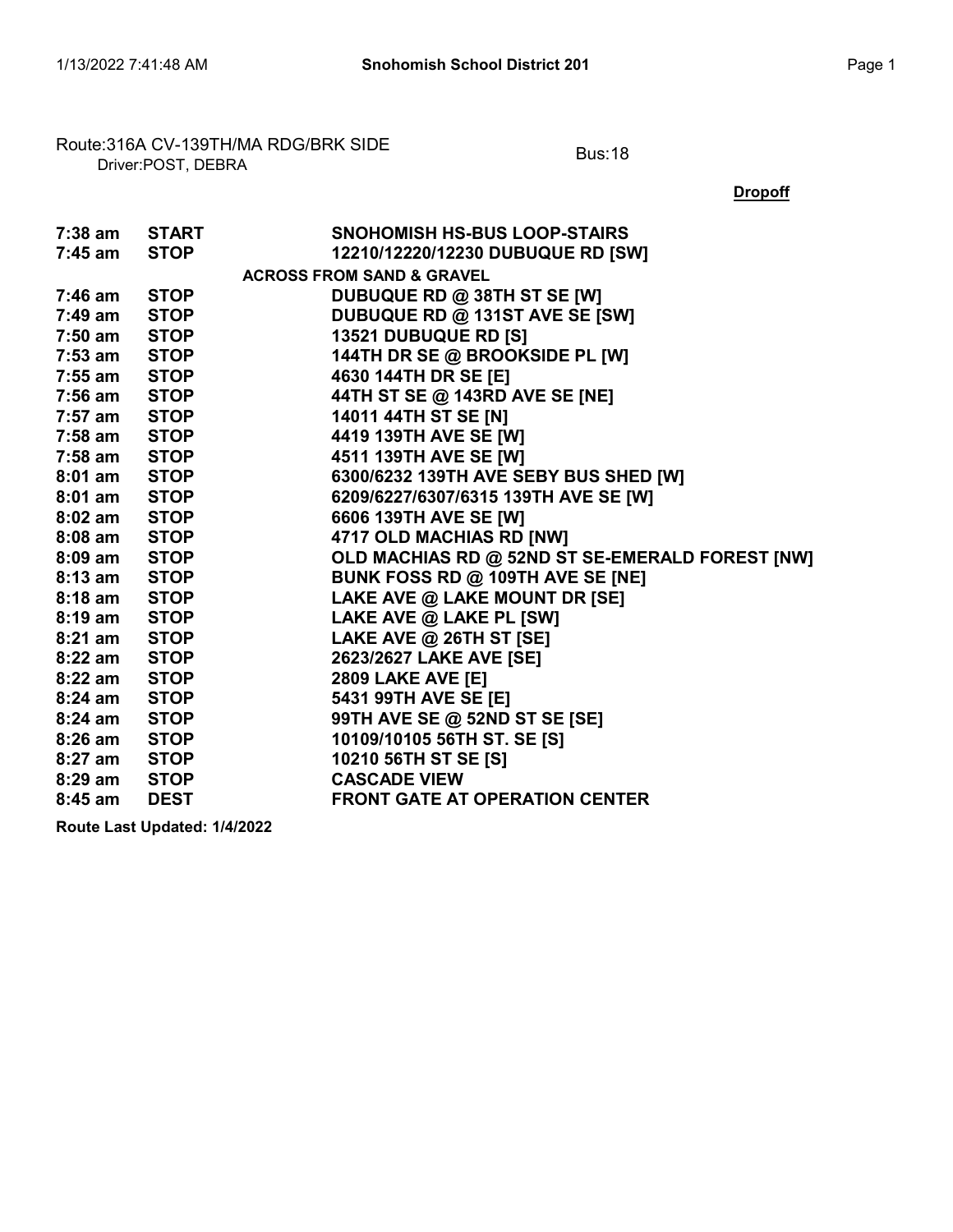### Route:325P CV-WHTOAKS/EM FRST/MA CUT Bus:17

| $3:20$ pm         | <b>ORIGIN</b> | <b>CASCADE VIEW</b>                                      |
|-------------------|---------------|----------------------------------------------------------|
| $3:25$ pm         | <b>STOP</b>   | 87TH AVE SE @ 36TH ST SE [SE]                            |
| $3:26$ pm         | <b>STOP</b>   | S LAKE STEVENS RD @ 85TH DR SE [NE]                      |
| $3:28$ pm         | <b>STOP</b>   | S LAKE STEVENS RD @ 78TH AVE SE [NE]                     |
| $3:30$ pm         | <b>STOP</b>   | 2806 cavalero rd [W]                                     |
| $3:30 \text{ pm}$ | <b>STOP</b>   | 2918 CAVALERO RD [W]                                     |
| $3:31$ pm         | STOP          | CAVALERO RD @ S LAKE STEVENS RD [W]                      |
| $3:32$ pm         | <b>STOP</b>   | 7804 SOUTH LAKE STEVENS RD [S]                           |
| $3:33$ pm         | <b>STOP</b>   | 8806/8813 S LAKE STEVENS RD(@YELLOW 87TH SGN) [S]        |
| $3:37$ pm         | STOP          | 3630 98TH DR SE [W]                                      |
| $3:38$ pm         | <b>STOP</b>   | 3720 98TH DR SE [NW]                                     |
| $3:38$ pm         | <b>STOP</b>   | 98TH DR SE @ 97TH DR SE [NW]                             |
| $3:43$ pm         | <b>STOP</b>   | 20TH ST SE @ 115TH AVE SE [SW]                           |
| $3:44$ pm         | <b>STOP</b>   | 11511 20TH ST SE [S]                                     |
| $3:45$ pm         | STOP          | WILLIAMS RD @ 122ND DR SE-WHITE OAKS [W]                 |
| $3:48$ pm         | STOP          | 12327 WILLIAMS RD [S]                                    |
| $3:48$ pm         | <b>STOP</b>   | (12327) 12409 WILLIAMS RD [SE]                           |
| $3:50$ pm         | STOP          | MACHIAS CUTOFF @ 18TH ST SE [SE]                         |
| $3:51$ pm         | STOP          | <b>12421 MACHIAS CUTOFF [E]</b>                          |
| $3:52$ pm         | <b>STOP</b>   | MACHIAS CUTOFF @ 123RD AVE SE [NE]                       |
| $3:52$ pm         | STOP          | <b>MACHIAS CUTOFF @ 121ST AVE SE [NE]</b>                |
| $3:53$ pm         | <b>STOP</b>   | MACHIAS CUTOFF @ 119TH DR SE [NE]                        |
| $3:54$ pm         | <b>STOP</b>   | MACHIAS CUTOFF @ 118TH DR SE [N]                         |
| $3:55$ pm         | <b>STOP</b>   | <b>MACHIAS CUTOFF@RHODORA RD AFTER INTERSECTION [NE]</b> |
| $3:56$ pm         | <b>STOP</b>   | MACHIAS CUTOFF @ 117TH DR SE [N]                         |
| $3:58$ pm         | <b>STOP</b>   | <b>MACHIAS CUTOFF AT 116TH DR SE [N]</b>                 |
| $4:04 \text{ pm}$ | <b>STOP</b>   | 103RD AVE SE @ 46TH PL SE [W]                            |
| 4:10 pm           | <b>END</b>    | <b>FRONT GATE AT OPERATION CENTER</b>                    |